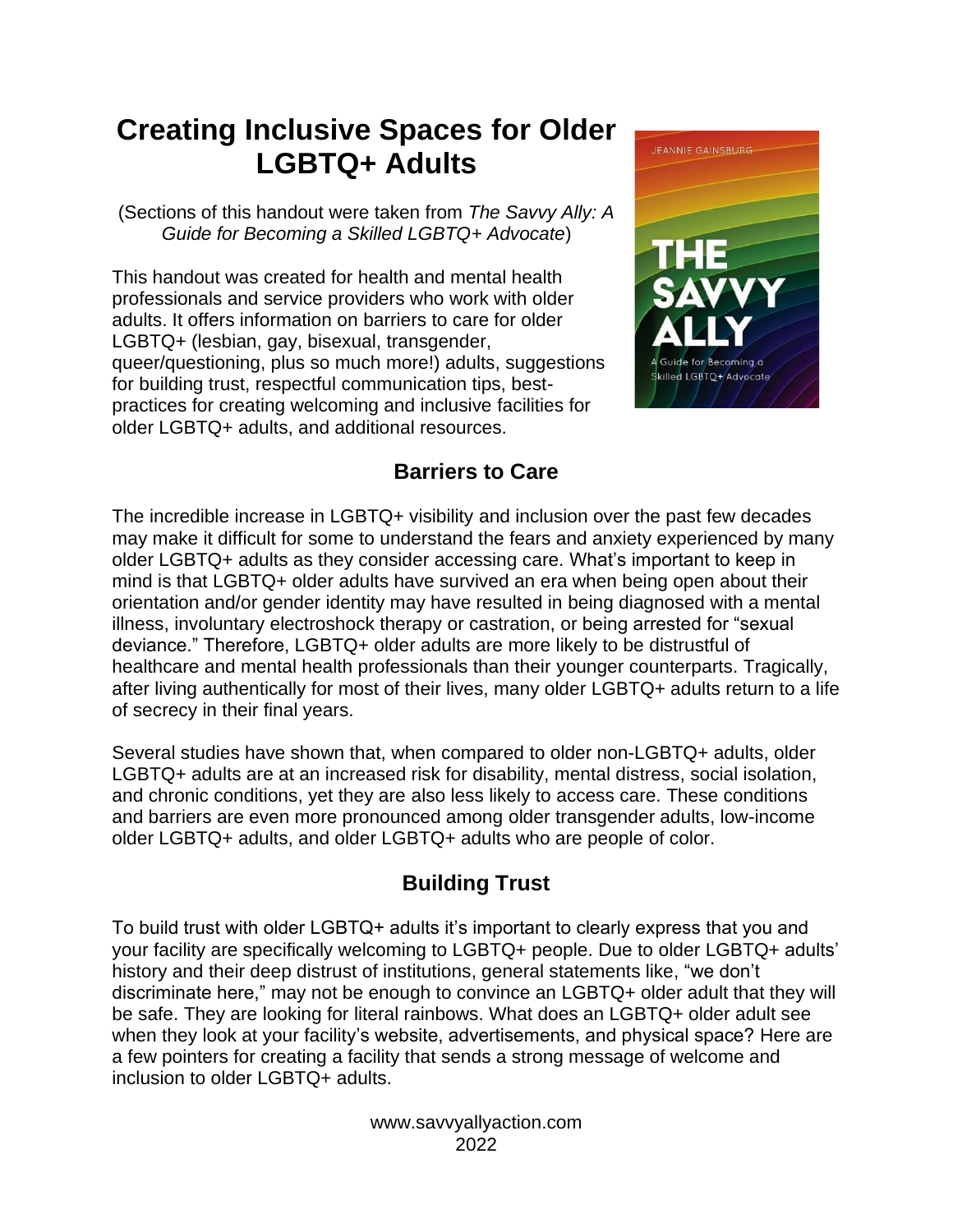- 1) Create a rainbow image or logo and a statement that says: "All families welcome here." Place it in a highly visible area in your lobby. Use it on your website and on your brochures.
- 2) Post your non-discrimination policies in a highly visible location both at your facility and on your website. Make sure all three of these categories are included in your non-discrimination policies: sexual orientation, gender identity, and gender expression.
- 3) Develop a separate brochure specifically for older LGBTQ+ adults, making it clear that they will receive respectful and inclusive services at your facility that will meet their specific needs. Add a rainbow on the front to make it eye-catching. Distribute it to local shops, recreational facilities, senior centers, and health and mental health agencies that are frequented by older adults.
- 4) Encourage your agency to show their support for the LGBTQ+ communities by marching in your local Pride Parade and tabling at the Pride Festival.
- 5) Advertise your agency's services in local LGBTQ+ publications and sponsor local LGBTQ+ organizations and events.
- 6) Purchase LGBTQ+ books and magazines for your library, waiting area, etc.

# **Respectful Communication Tips**

You've "talked the talk," by getting the word out that your facility is welcoming and inclusive; now let's make sure you're "walking the walk." How disappointing to advertise to older LGBTQ+ adults that your facility is an inclusive place, only to have a new transgender client get misgendered or a lesbian client get asked about her "husband." Here are a few tips for ensuring that your staff members are communicating in a respectful way.

- 1) Ask every client how you may respectfully address them. Regardless of whether someone is a part of the LGBTQ+ communities or not, asking everyone how they would like to be addressed is a great way to make all people feel comfortable and respected. Sharing your own information first can make the interaction more comfortable. For example, "Hi! I'm Dr. Jones. Please call me Lakesha. How may I address you?" If your client is confused by your question, you can simply say, "Would you like me to address you as Mr. Rodriguez, Daniel, or in some other way?"
- 2) Ungender your language. Use "spouse" or "partner" instead of "husband" or "wife." Use "grandchild" instead of "granddaughter" or "grandson."
- 3) Mirror terms that people use for themselves and for their loved ones. If a woman tells you that her wife will be visiting her in the hospital, then you have just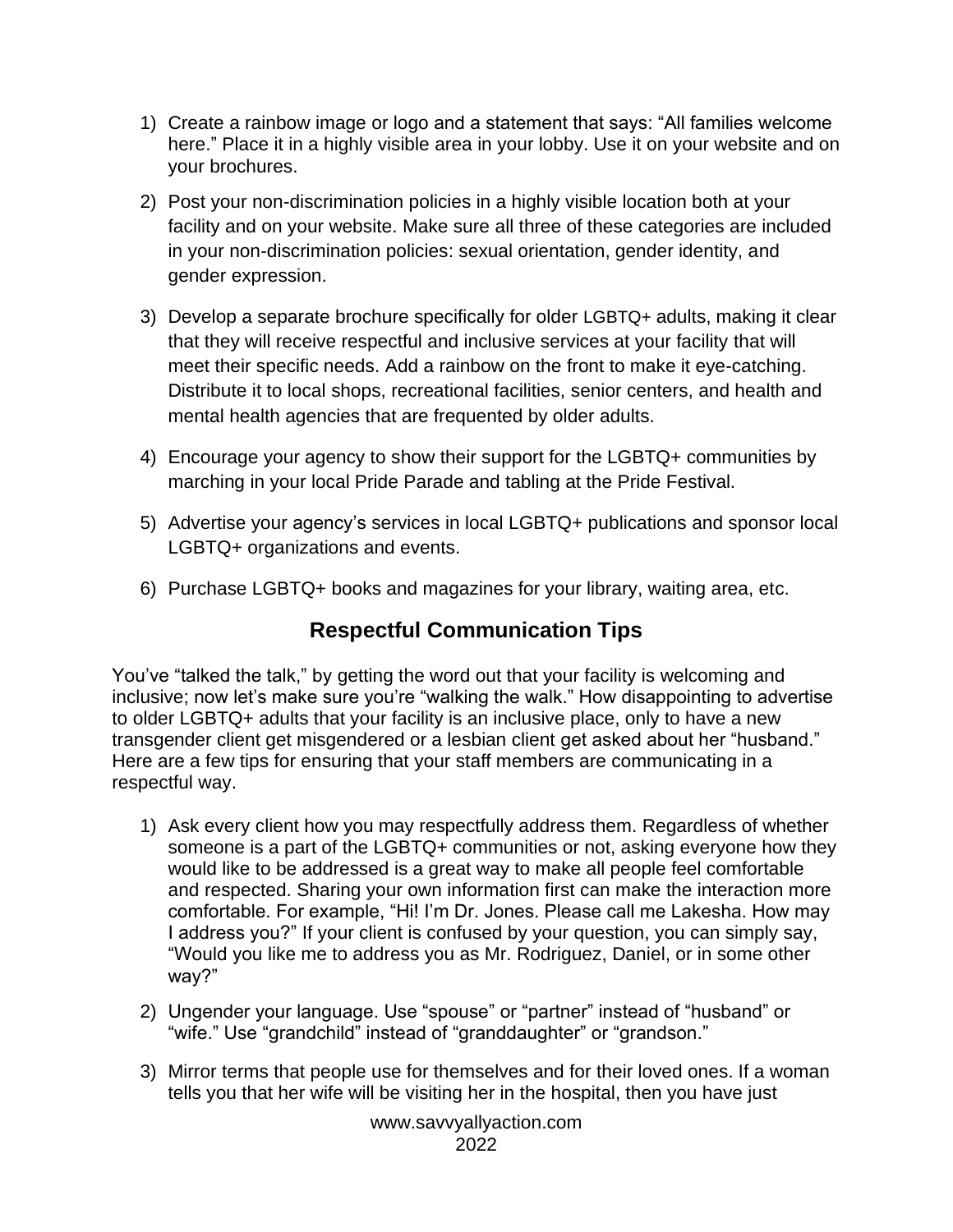received valuable information for being respectful. You should now switch from your previous ungendered term of "partner" to "wife."

- 4) If you uncover good information on how a client would like to be addressed or how they refer to their loved ones, make a note in the chart for others. For example: "Please refer to this patient as Georgette, even though this is not her legal name, and use 'she, her, and hers' for her pronouns."
- 5) Ask open-ended questions like, "Whom do you consider family?"
- 6) Wear a pronoun pin or attach a ribbon to your name badge that states your pronouns. For example, your name tag might read, "Jasmine Bell, RN," with a ribbon underneath that says "she/her/hers."

## **Pop Quiz**

You work at a senior-living facility and one of your residents comes out as a transgender woman. You should: (Choose all that apply)

- A. Thank her for trusting you enough to let you know.
- B. Show your support by buying her some handbags and lipstick.
- C. Ask her what name and pronoun you should now use for her and find out when and where it's okay to use them.
- D. Ask her if she needs your support in any way.

Answer: A, C, and D

Do ask this resident what you can do to best support her on her journey, but don't assume that she wants handbags and lipstick. Everyone's gender expression is unique and personal.

# **Creating LGBTQ+ Inclusive Facilities**

Creating LGBTQ+ safe, welcoming, and inclusive spaces should not solely depend upon the commitment level of individual employees. A solid foundation of inclusion should be established in your facility's policies and practices. Here are some bestpractice suggestions for creating and maintaining LGBTQ+ inclusive spaces for older LGBTQ+ adults.

1) Make LGBTQ+ awareness and inclusion trainings a priority by offering a mandatory, annual LGBTQ+ workshop for all staff and by ensuring that tips on inclusive phrasing and respectful LGBTQ+ communication are a part of your new hire manual and training.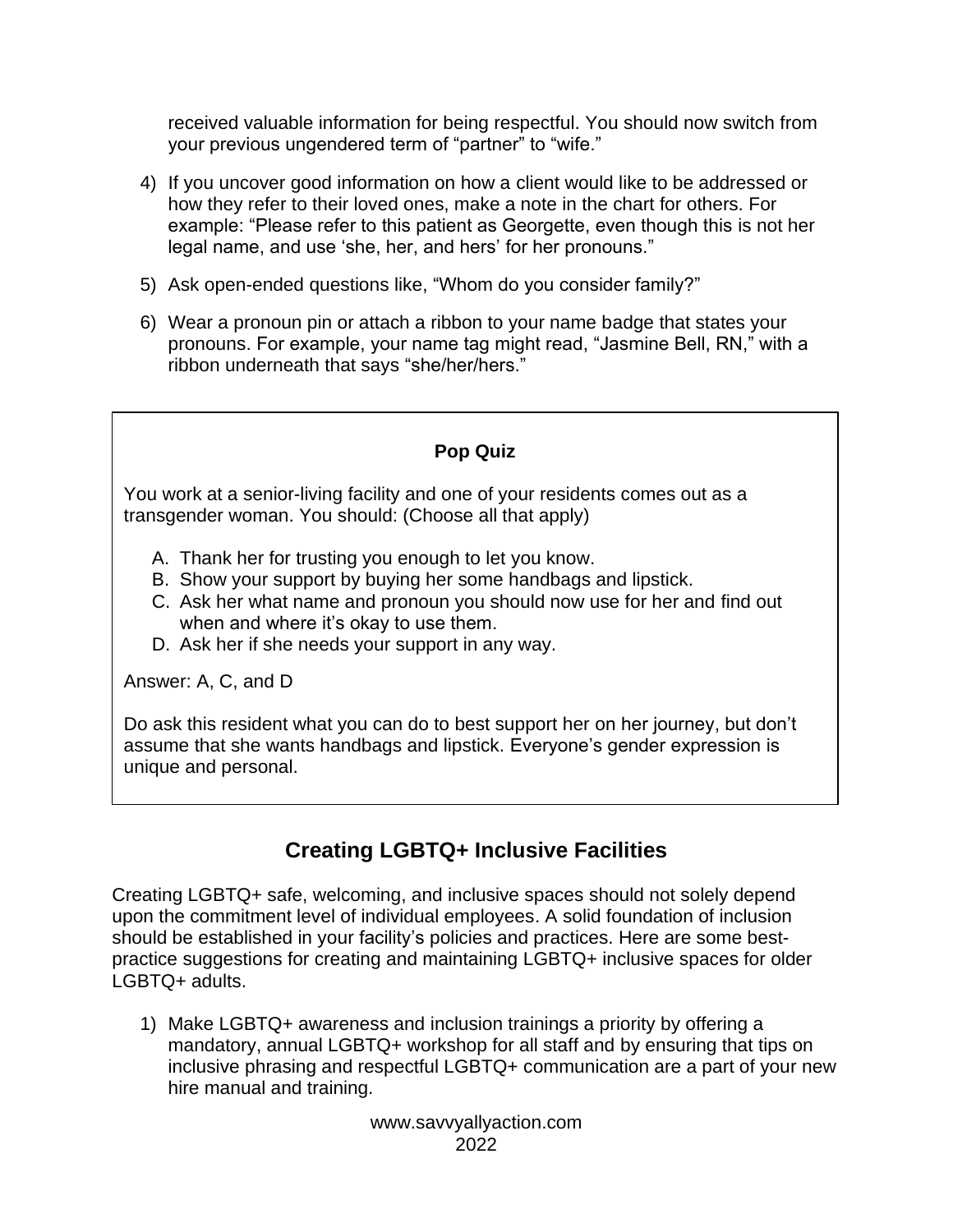- 2) Forms and intake questions can be extremely limiting and frustrating for LGBTQ+ people. Think long and hard about what you actually need to know. *Then* look at whether or not your intake questions and forms are getting you there. Do you need to know how someone identifies their sexual orientation, or do you really want to know whom they consider family? Do you need to know if someone is "male" or "female" or do you really want to know how you should address them? Forms, intake questions, and records should be adapted to your facility's actual needs, and they should change and be updated overtime.
- 3) There are many reasons, including issues of finances and safety, that a transgender person may not change their name legally. Create inclusive policies around addressing the discordance between chosen name and legal name on documents, name badges, email addresses, etc. Offer privacy for clients discussing personal information.
- 4) Make sure that visitation policies include families of choice.
- 5) Transgender people are often put at risk in public gendered restrooms. If you have "men's" and "women's" single-stall restrooms at your facility, replace the old, gendered signs for new "all-gender restroom" signs. If you're renovating your space, advocate for at least one single-stall, all-gender restroom per floor. Create policies that allow individuals to use the facilities that best align with their gender identity.

## **Pop Quiz**

Who should use an all-gender restroom?

- A. Transgender individuals
- B. Transgender, questioning, and transitioning individuals.
- C. Anyone

## Answer: C

Many people think of all-gender restrooms as "transgender bathrooms." Some transgender individuals will use all-gender restrooms and others won't. All-gender restrooms are there for *anyone* to use. What this means is, if someone is uncomfortable using the same restroom as a transgender person, then *they* can use the single-stall, all-gender restroom and have their privacy. Tada! Single-stall, all-gender restrooms are also incredibly helpful for older adults who need more space and time in the restroom, older adults with a care giver of a different gender, and folks who like privacy while checking their teeth for spinach.